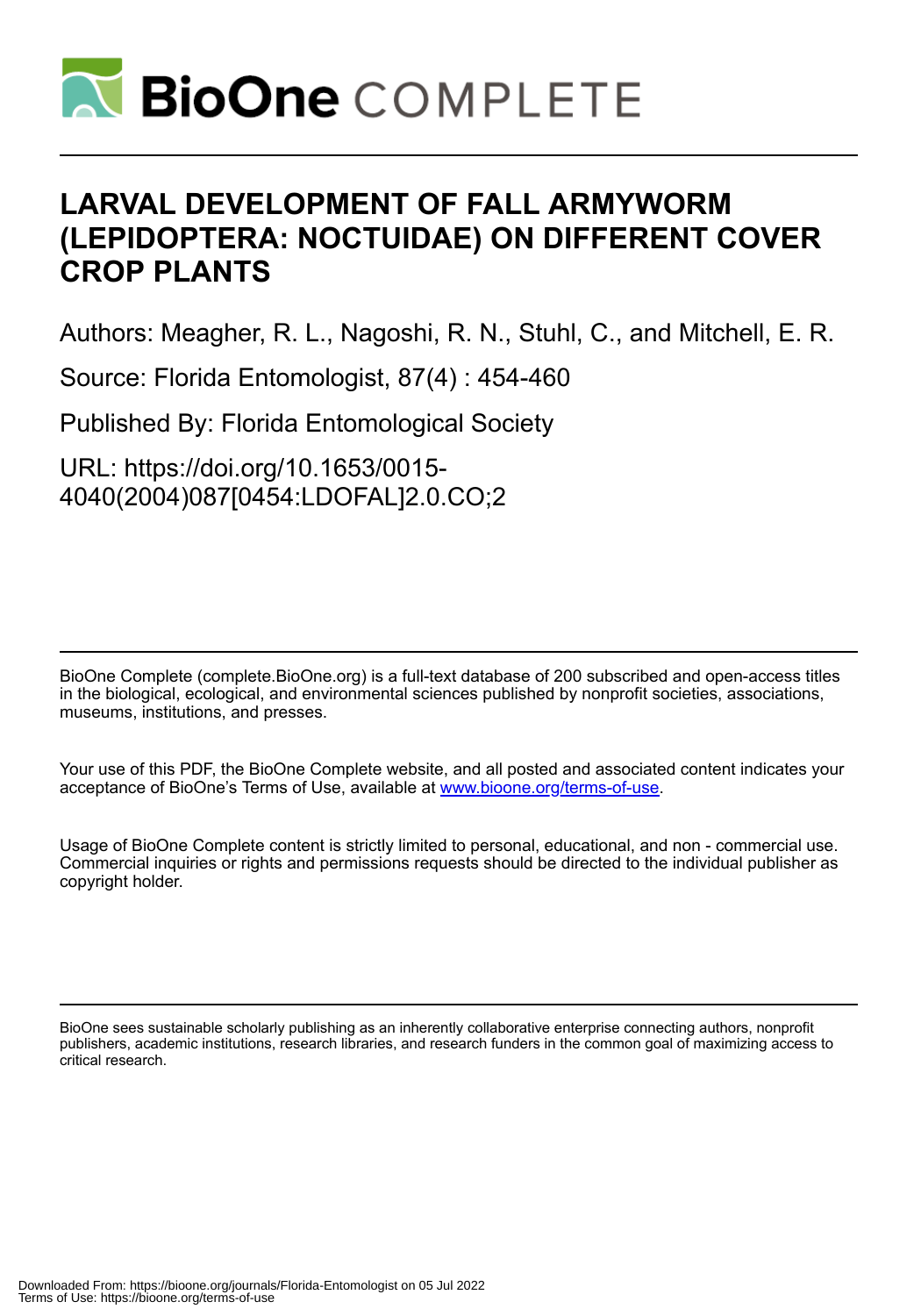# LARVAL DEVELOPMENT OF FALL ARMYWORM (LEPIDOPTERA: NOCTUIDAE) ON DIFFERENT COVER CROP PLANTS

R. L. MEAGHER, R. N. NAGOSHI, C. STUHL<sup>1</sup> AND E. R. MITCHELL<sup>2</sup> Center for Medical, Agricultural and Veterinary Entomology, Agricultural Research Service U.S. Department of Agriculture, Gainesville, FL 32608

1 University of Florida, Entomology and Nematology Department, P. O. Box 110620, Gainesville, FL 32611-0620

2 Deceased

# **ABSTRACT**

A series of laboratory and field experiments were conducted to compare larval development, feeding behavior, and ovipositional preference of fall armyworm (*Spodoptera frugiperda*) on a standard host plant, a standard cover crop plant, and two candidate cover crop plants. The results indicate that larvae from different rearing cultures and host strains developed comparably on corn and sorghum-sudangrass, but generally developed poorly on cowpeas and sunnhemp. Larval and ovipositional experiments also suggested a preference for either corn or sorghum-sudangrass. Field plantings of cowpeas and sunnhemp in two locations were ignored by fall armyworm in favor of corn. These studies suggest that cowpeas and sunnhemp have the potential to reduce stepping stone nursery populations of fall armyworm by lengthening developmental time and increasing larval mortality.

Key Words: *Spodoptera frugiperda*, Cowpeas, Sunnhemp.

### RESUMEN

Una serie de experimentos de laboratorio y de campo fueron realizados para comparar el desarrollo de las larvas, el comportamiento de alimentación, y la preferencia de la oviposición del gusano cogollero (*Spodoptera frugiperda*) en una planta hospedera típica, una planta de cobertura típica, y dos plantas candidatas para ser usadas en cobertura. Los resultados indicaron que las larvas de diferentes crias y cepas de hospederos desarrollaron similarmente en maíz y sorgo-pasto de sudan, pero en general desarrollaron pobremente en caupí y en "sunn-hemp" (*Crotalaria juncea*). Los experimentos sobre las larvas y la oviposición también sugerieron que hay una preferencia para maíz o sorgo-pasto de sudan. Las siembras de campo con caupí y *Crotalaria* en dos localidades fueron ignoradas por el gusano cogollero en favor de maíz. Estos estudios sugerieron que la caupí y *Crotalaria* tienen un potencial para reducir las poblaciones del gusano cogollero en los viveros de piedra escalonados por alargar el tiempo de desarrollo y al aumentar la mortalidad de las larvas.

Fall armyworm, *Spodoptera frugiperda* (J. E. Smith) is a polyphagous, migratory insect that moves northward each season from overwintering areas in southern Florida (Luginbill 1928; Mitchell 1979; Pair et al. 1986; Westbrook & Sparks 1986; Mitchell et al. 1991) and southern Texas/ northern Mexico (Luginbill 1928; Raulston et al. 1986; Pair et al. 1991). Populations from the overwintering areas in southern Florida move into secondary source areas or "stepping-stone nurseries" located in northern Florida and southern Georgia in April and May, and it is believed that populations from these areas can increase and add to the numbers of moths moving northward (Mitchell 1979; Pair & Westbrook 1995).

Fall armyworm is composed of two sympatric and morphologically identical strains that are defined by their host plant preferences (Pashley et al. 1985; Pashley 1986). One strain was identified from populations feeding on corn and sorghum (corn strain) and the other strain was identified from populations feeding on rice and forage grasses (rice strain). The two strains can be distinguished by strain-specific allozyme variants and genetic markers (Lu et al. 1994, Lu & Adang 1996; McMichael & Prowell 1999).

Corn (*Zea mays* L.) and other host plants, including vegetables and cover crops, may allow fall armyworm populations of both strains to increase during spring in the stepping stone nurseries. In northeastern Florida, over 12,000 ha of vegetable crops, primarily potatoes (*Solanum tuberosum* L.) and cabbage (*Brassica oleracea* L. var. *capitata*) are grown during January to May in three counties (St. John's, Flagler, and Putnam) (Aerts & Nesheim 2000; Larson Vasquez & Nesheim 2000). After vegetable harvest, cover crops such as sorghum-sudangrass (*Sorghum bicolor* (L.) Moench, a sorghum/sudan hybrid) generally are planted. Sorghum-sudangrass is a warm-season annual grass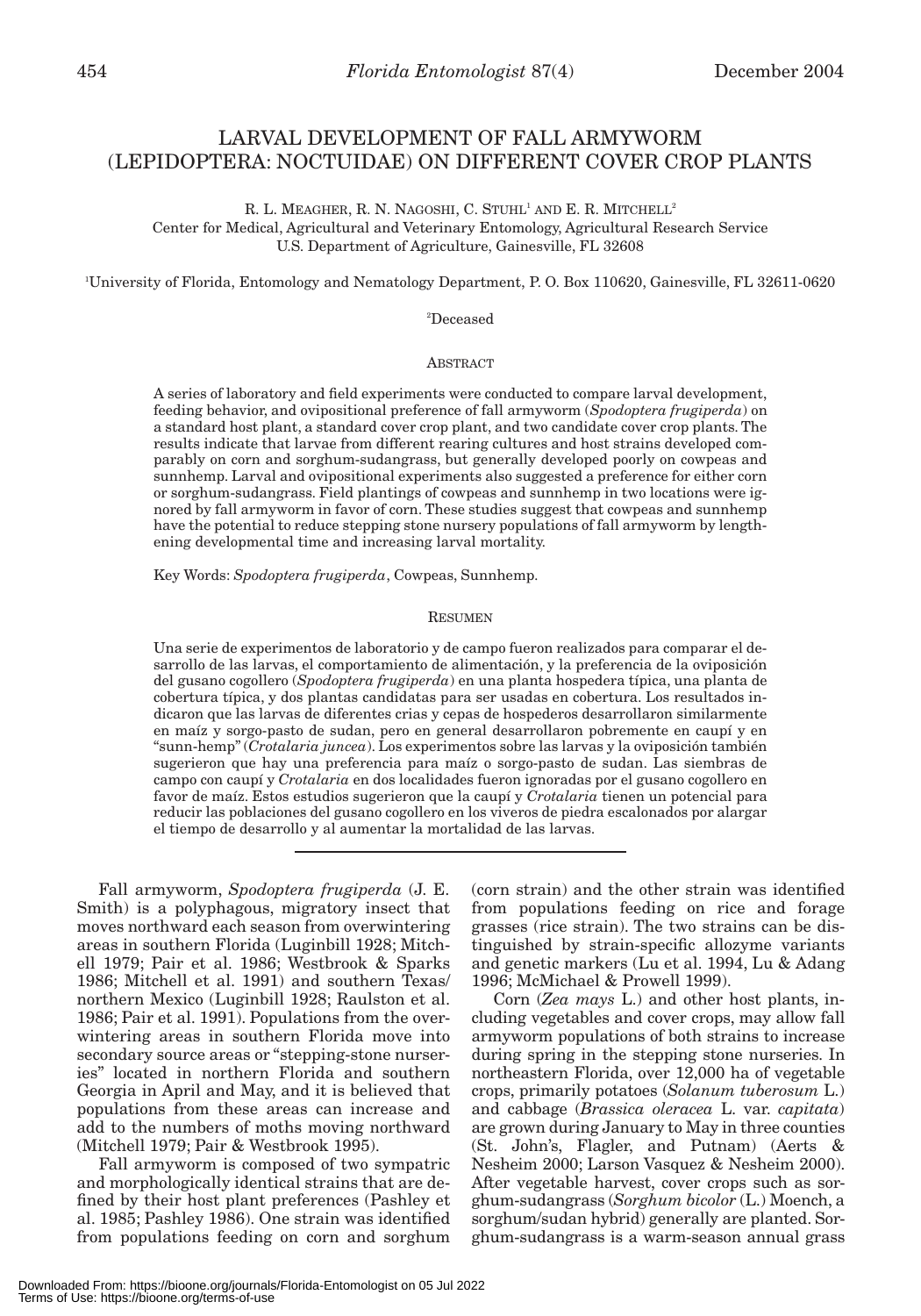hybrid that is used in Florida as a green manure cover crop following harvest of winter vegetables (Chambliss 2002). These plants are used to produce biomass, contribute nitrogen to the soil, increase soil organic matter, and prevent soil erosion (Chambliss et al. 2003; Rich et al. 2003). Benefits of cover crops in regards to biomass production, nitrogen yield, and crop yield have been shown for both large vegetable production systems (Creamer & Baldwin 2000) and small subsistence farming systems (Jeranyama et al. 2000).

In northern and southern Florida large populations of fall armyworm can develop in fields planted to sorghum-sudangrass (ERM, unpublished data; Pair & Westbrook 1995). Therefore, alternative cover crops that are poorer host plants for fall armyworm may reduce migrating populations. This research was conducted to compare population development and feeding behavior of fall armyworm host strains on a standard host plant (corn), a standard cover crop plant (sorghum-sudangrass) (SSG), and two candidate cover crop plants (iron-clay cowpeas and sunnhemp). Cowpeas [*Vigna unguiculata* (L.) Walpers spp. *unguiculata*] is a warm-season annual legume that alone or mixed with SSG can be used as a rotation or cover crop with vegetables (Miller et al. 1989). Sunnhemp (*Crotalaria juncea* L.) is a warm-season legume that is used as a cover crop in alternation with vegetable crops (Duke 1981; Li et al. 2000; Rich et al. 2003).

# MATERIALS AND METHODS

# Larval Feeding Experiments

Larvae for this experiment were from two sources. 'Tifton' larvae were from a laboratory culture reared on artificial diet and shown to carry the mitochondrial marker of corn strain (Meagher & Gallo-Meagher 2003; Nagoshi & Meagher 2003). This culture originated from individuals received from Dr. James Carpenter, USDA-ARS, Tifton, GA and was reared on a pinto bean artificial diet according to the procedures of Guy et al. (1985). 'Ona' larvae were from a culture of individuals collected in July 2002 from the Range Cattle Research and Education Center, Ona, FL. This culture was reared on grasses (bermudagrass, *Cynodon dactylon* (L.) Pers. and stargrass, *C. nlemfuensis* Vanderyst var. *nlemfuensis* 'Florona') and has the rice strain mitochondrial marker (Nagoshi & Meagher 2003).

Plants were grown in 3.8-l pots in a greenhouse at ambient temperature, and were fertilized weekly with Miracle-Gro® 15-30-15 plant food. No pesticides were applied to the plants. New growth leaves were selected from plants aged ca. 3 wk. old for cowpeas, SSG, and corn, and 6 wk. old for sunnhemp. Plant foliage was placed on filter paper discs (Whatman®, 90 mm) moistened with

ca. 1 ml deionized water in a 9-cm diameter polystyrene petri dish (Thomas Scientific, catalog #3488-B32). One neonate larva was placed on plant foliage, and the petri dishes were placed in an incubator at  $23.9 \pm 2^{\circ}$  with a 14:10 photoperiod. The filter paper in each petri dish was moistened daily with ca. 1 ml of deionized water for the first 10 days. Larvae were supplied with a continuous amount of fresh plant material until time of pupation. Larval weights were measured at 10 days. Development time (in days) from neonate to pupa, pupal weight, and sex were recorded at pupation. For each host plant, 15-30 larvae were arranged in three replications on different dates, and mortality on each host plant was recorded. Analysis of variance of log10-transformed data (PROC MIXED, Contrasts, Littell et al. 1996) was used to examine variation among plants.

# Larval Choice Experiments

The larval choice experiments were designed to evaluate the feeding preference of larvae on leaf sections of four host plants. Rice strain larvae from the Ona culture were used along with corn strain larvae collected from a population near Hague, FL. This culture was reared on greenhouse-grown corn and was in culture for < four generations. Plant culturing and leaf selection was similar to that used for the larval feeding experiment, except that leaves were trimmed to a uniform size (ca.  $2 \times 5$  cm).

Four separate experiments were completed. First, a four-choice experiment compared sections from the four host plants. One section of each plant was randomly placed on filter paper discs moistened with ca. 3 ml deionized water and sections were placed ca. 2 cm from the center along the outer edge of the petri dish. Twenty neonate larvae from Ona or Hague cultures were placed in the center of each petri dish, which were then placed in an incubator at  $23.9 \pm 2^{\circ}$  with a 14:10 photoperiod. Counts were made after 24 h by observing the number of larvae on or under each leaf section. The second experiment was a twochoice test comparing corn to each of the other plants using Ona larvae.

Results from the first two experiments led us to test two possible explanations for the reduced plant host specificity of the rice strain culture. The third experiment examined whether the feeding experience of the parents influenced the plant host preference of the next generation. Rice strain larvae that completed development on each host plant were mated and resulting progeny were tested against all four plants. The fourth experiment was a four-choice test that used the progeny of larvae that selected each host plant in Experiment 1. Therefore, larvae that selected corn, cowpeas, SSG, or sunnhemp were reared on that plant and their progeny used in the bioassay.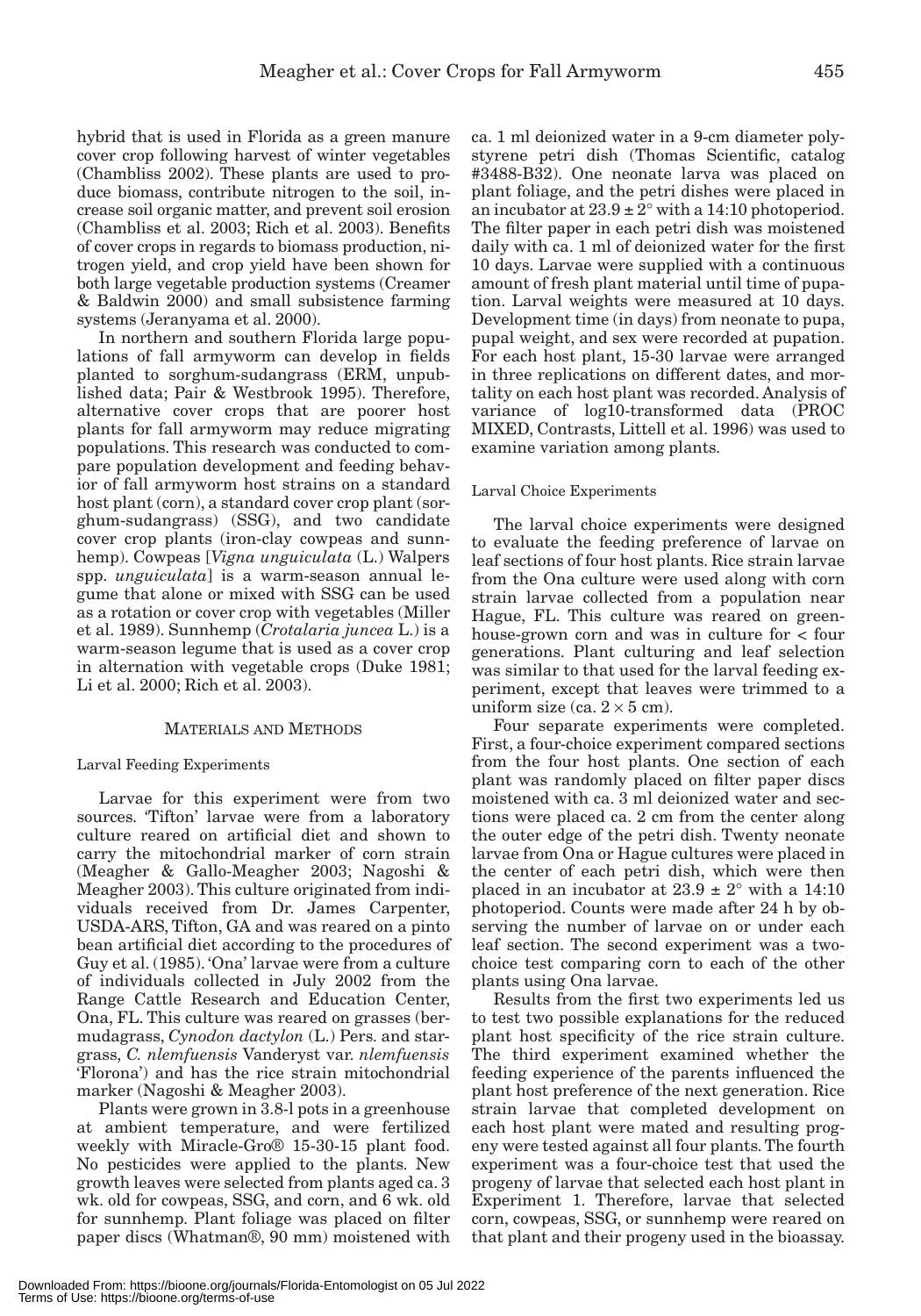All experiments contained 10 replications. Analysis of variance of square root-transformed data (PROC MIXED, Contrasts, Littell et al. 1996) was used to examine variation among plants.

# Oviposition Choice Experiments

In addition to larval preference, the differential distribution of fall armyworm on different plant types could result from selective ovipositional behavior by adult females. Oviposition choice experiments were conducted in a greenhouse using plastic swimming pools as a cage. The bioassay consisted of a plastic swimming pool  $(109.2 \text{ cm}) \times 12 \text{ cm}$  h) containing 22.7 kg of commercially available sand. Hardware cloth (1.27 cm l, 25.4 cm h) was curled and placed in the sand along the inside edge of the pool. Gray window screen was placed on top of the hardware cloth, and a second inverted swimming pool was placed on top of the screen to form a 'sandwich'.

All tests used our Gainesville laboratory culture reared on artificial diet and shown to carry the mitochondrial marker of corn strain (Meagher & Gallo-Meagher 2003). Greenhouse-grown plants (same size and age as plants used above) were placed outside for 3 d before being used. One plant of each host was placed randomly in a circle inside the unit. Ten male and female moths (<5 d old) were placed along with a 10% honey-sugar solution feeding station in the center of the unit. The screen and top pool were placed on top of the hardware cloth enclosing the moths. In this way, moths could not oviposit on the smooth surface of the top or bottom pools. Plants were sampled 48 h later for eggmasses. Experiment 1 was completed June– August 2001 and used 10 separate cages (replications); experiment 2 was completed in October 2001 and used 8 replications. All data were transformed by a square root  $(y + 0.5)$  transformation

and means were separated with the Contrasts statement in PROC MIXED (Littell et al. 1996).

# Field Experiments

Corn, cowpeas, SSG, and sunnhemp were planted in four randomized complete blocks at a field site in Gainesville on 19 June 2001 and at the University of Florida Vegetable Research Station, Hastings on 8 July 2001. Each plot was four rows wide by 30.5 m long. An additional treatment of green manure (SSG, incorporated into the soil 60 d after planting) was added to the Hastings test. Standard agronomic practices were used except no insecticides were applied. All plots were sampled beginning in late July and ending in early October for evidence of plant damage and the presence of larvae. Plants were sampled for larvae by checking a randomly selected one-meter row at each observation point. Analysis of variance of square root-transformed data (PROC MIXED, Contrasts, Littell et al. 1996) was used to examine variation among treatments.

# RESULTS

# Larval Feeding

Differences between Tifton (corn strain) and Ona (rice strain) cultures were found for larval weight, pupal weight, larval development time, and survival, and there was a significant interaction between culture and host plant  $(P < 0.0001)$ (Table 1). Therefore results from each culture were statistically analyzed separately. For the Tifton culture, the largest larvae were found on corn, where the average weight was higher than that of larvae cultured on SSG or cowpeas (*P* < 0.001). Larvae grown on sunnhemp were significantly smaller, averaging approximately 21% of

TABLE 1. LARVAL WEIGHT, PUPAL WEIGHT, LARVAL DEVELOPMENT TIME, AND SURVIVAL OF TIFTON (CORN STRAIN) AND ONA (RICE STRAIN) FALL ARMYWORM LARVAE FED DIFFERENT HOST PLANTS. MEANS WITH THE SAME UPPER-CASE (BETWEEN CULTURES) OR LOWERCASE (AMONG PLANTS WITHIN A CULTURE) LETTER ARE NOT SIGNIFI-CANTLY DIFFERENT,  $P > 0.05$ .

| Culture | Plant                                     | Larval wt.<br>(mg)                                                                                   | Pupal wt.<br>(mg)                                                                                     | Development time<br>(days)                                                                       | % Survival                                                                                            |
|---------|-------------------------------------------|------------------------------------------------------------------------------------------------------|-------------------------------------------------------------------------------------------------------|--------------------------------------------------------------------------------------------------|-------------------------------------------------------------------------------------------------------|
| Tifton  | corn<br><b>SSG</b><br>cowpeas<br>sunnhemp | $50.4 \pm 4.1$ B<br>$83.5 \pm 8.8$ a<br>$51.2 \pm 6.5$ b<br>$34.5 \pm 5.0$ bc<br>$18.0 \pm 3.9$ c    | $182.4 \pm 4.2$ A<br>$160.3 \pm 6.8$ b<br>$209.6 \pm 5.7$ a<br>$151.9 \pm 8.9$ b<br>$190.6 \pm 7.4$ a | $20.9 \pm 0.3$ B<br>$19.1 \pm 0.5$ a<br>$19.7 \pm 0.3$ a<br>$23.3 \pm 0.6$ b<br>$23.4 \pm 0.5$ b | $62.2 \pm 0.07$ B<br>$62.2 \pm 0.12$ b<br>$95.6 \pm 0.04$ a<br>$51.1 \pm 0.06$ b<br>$40.0 \pm 0.04$ b |
| Ona     | corn<br><b>SSG</b><br>cowpeas<br>sunnhemp | $109.0 \pm 6.5$ A<br>$122.2 \pm 6.1$ b<br>$209.6 \pm 12.9$ a<br>$62.5 \pm 6.4$ c<br>$41.9 \pm 4.6$ c | $158.8 \pm 2.2$ B<br>$166.8 \pm 3.0 a$<br>$176.2 \pm 3.1$ a<br>$151.0 \pm 4.7$ b<br>$140.6 \pm 4.1 c$ | $18.1 \pm 0.3$ A<br>$15.6 \pm 0.2$ b<br>$14.3 \pm 0.2$ a<br>$20.5 \pm 0.5$ c<br>$22.1 \pm 0.4$ d | $77.2 \pm 0.05$ A<br>$91.1 \pm 0.02$ a<br>$86.7 \pm 0$ ab<br>$67.8 \pm 0.04$ b<br>$63.3 \pm 0.13$ b   |

Downloaded From: https://bioone.org/journals/Florida-Entomologist on 05 Jul 2022 Terms of Use: https://bioone.org/terms-of-use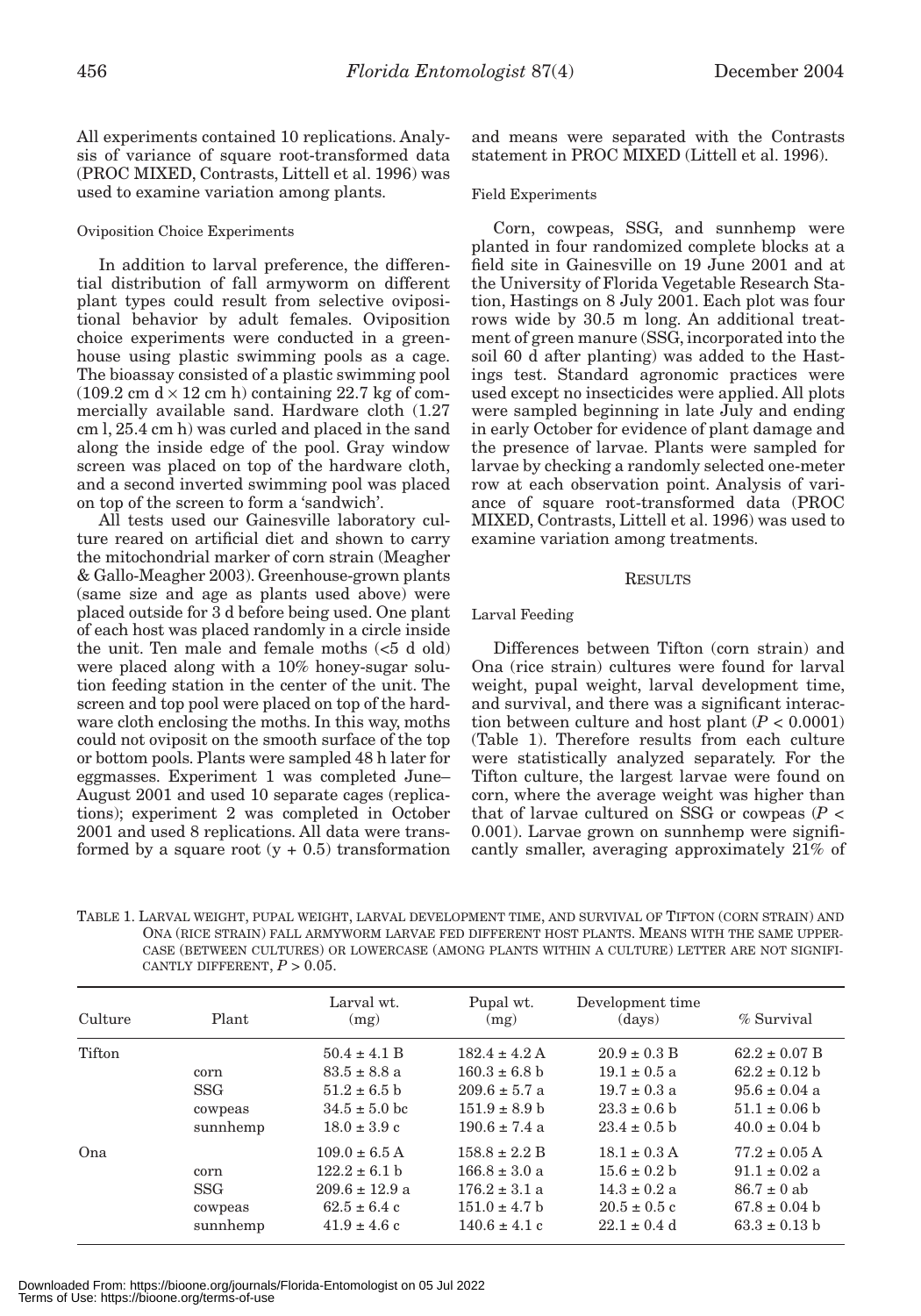the weight from those on corn (Table 1). A somewhat different result was observed with pupal weights. The heaviest pupae were those developing on SSG and sunnhemp, with those from corn and cowpeas being about 20-25% smaller. Larvae feeding on cowpeas and sunnhemp took longer to develop than those on corn and SSG, and had lower survival than those on SSG.

The rice strain was similar to the corn strain in that the smallest larvae, longest development time, and highest mortality were associated with development on cowpeas and sunnhemp (Table 1). There was unusually high early larval growth on SSG, with an average weight about 70% greater than found on corn. However this early growth on SSG did not lead to an exceptionally high pupal weight.

# Larval Choice

Larvae from the more recently derived corn strain culture (Hague) selected corn over SSG and were rarely found on cowpeas (*P* < 0.0001, Table 2). No larvae were found on sunnhemp. In comparison, rice strain larvae from the Ona culture displayed an equal preference for corn and SSG compared to sunnhemp and cowpeas (Table 2). The two-choice bioassays with rice strain larvae comparing corn with the other plants showed only a difference between corn and cowpeas (Table 3).

Ona larvae whose parents were reared on the different host plants were generally found more on corn and SSG and less on cowpeas, no matter what the host plant was of the parents (Table 4). The exception was larvae from SSG-reared parents, which showed equal preference for all plants. Ona larvae whose parents selected different host plants were generally found more on corn or SSG and less on cowpeas (Table 5). Larvae from parents that selected sunnhemp were an exception, choosing that plant at a similar frequency as corn or SSG.

TABLE 2. NEONATE FALL ARMYWORM LARVAE FROM HAGUE OR ONA CULTURES TESTED IN CHOICE BIOASSAYS COMPARING FOUR HOST PLANTS. MEANS (AMONG PLANTS WITHIN A CULTURE) WITH THE SAME LETTER ARE NOT SIGNIFI-CANTLY DIFFERENT,  $P > 0.05$ .

Culture Plant Larvae per section

Hague corn  $14.6 \pm 1.3$  a

Ona corn  $8.3 \pm 0.8$  a

| TABLE 3. TWO-CHOICE BIOASSAYS OF ONA FALL ARMY- |  |
|-------------------------------------------------|--|
| WORM NEONATES COMPARING CORN TO SSG,            |  |
| SUNNHEMP, OR COWPEAS. MEANS IN EACH COM-        |  |
| PARISON WITH THE SAME LETTER ARE NOT SIG-       |  |
| NIFICANTLY DIFFERENT, $P > 0.05$ .              |  |

| Plant      | Larvae per section |
|------------|--------------------|
| Corn       | $3.2 \pm 0.7$ a    |
| <b>SSG</b> | $4.2 \pm 1.9$ a    |
| Corn       | $8.6 \pm 0.8$ a    |
| Sunnhemp   | $5.2 \pm 1.0$ a    |
| Corn       | $11.6 \pm 1.5$ a   |
| Cowpeas    | $2.6 \pm 0.5$ b    |

# Oviposition Choice

The first study performed during the summer resulted in few eggmasses and no significant difference among plants (Fig. 1). Oviposition during October was higher, with more eggmasses found on corn and SSG plants and fewer on cowpeas or sunnhemp. These results indicate that at least under greenhouse conditions and during the autumn season, females can show a preference for corn and SSG over the other plants.

# Field Experiment

In Hastings, larval populations were found primarily on corn plants  $(12.9 \pm 2.6)$  larvae per 1 m-row) compared to SSG  $(2.1 \pm 0.5)$  or SSG with

TABLE 4. FOUR-CHOICE BIOASSAYS WITH ONA FALL ARMY-WORM NEONATES WHOSE PARENTS WERE REARED ON CORN, SSG, SUNNHEMP OR COWPEAS. MEANS (WITHIN A GROUPING) WITH THE SAME LETTER ARE NOT SIGNIFICANTLY DIFFERENT, *P* > 0.05.

| Plant parents<br>reared on | Plant                              | Larvae per section                                                               |
|----------------------------|------------------------------------|----------------------------------------------------------------------------------|
| corn                       | corn<br>SSG<br>sunnhemp<br>cowpeas | $4.6 \pm 1.0 a$<br>$6.9 \pm 1.3 \text{ a}$<br>$3.6 \pm 0.8$ b<br>$2.8 \pm 0.5$ b |
| SSG                        | corn<br>SSG<br>sunnhemp<br>cowpeas | $5.9 \pm 1.1 a$<br>$5.2 \pm 0.9$ a<br>$3.7 \pm 0.8$ a<br>$3.4 \pm 1.4$ a         |
| sunnhemp                   | corn<br>SSG<br>sunnhemp<br>cowpeas | $8.0 \pm 0.8$ a<br>$7.8 \pm 1.1 \text{ a}$<br>$1.4 \pm 0.5$ b<br>$1.6 \pm 0.6$ b |
| cowpeas                    | corn<br>SSG<br>sunnhemp<br>cowpeas | $6.7 \pm 1.5$ a<br>$5.4 \pm 0.9$ a<br>$3.6 \pm 0.6$ ab<br>$1.8 \pm 0.7$ b        |

| Downloaded From: https://bioone.org/journals/Florida-Entomologist on 05 Jul 2022 |  |
|----------------------------------------------------------------------------------|--|
| Terms of Use: https://bioone.org/terms-of-use                                    |  |

SSG  $4.9 \pm 1.3 \text{ b}$ sunnhemp  $0 \pm 0$  c cowpeas  $0.2 \pm 0.1$  c

SSG 6.3  $\pm$  0.8 a sunnhemp  $2.6 \pm 0.8$  b cowpeas  $1.8 \pm 0.7$  b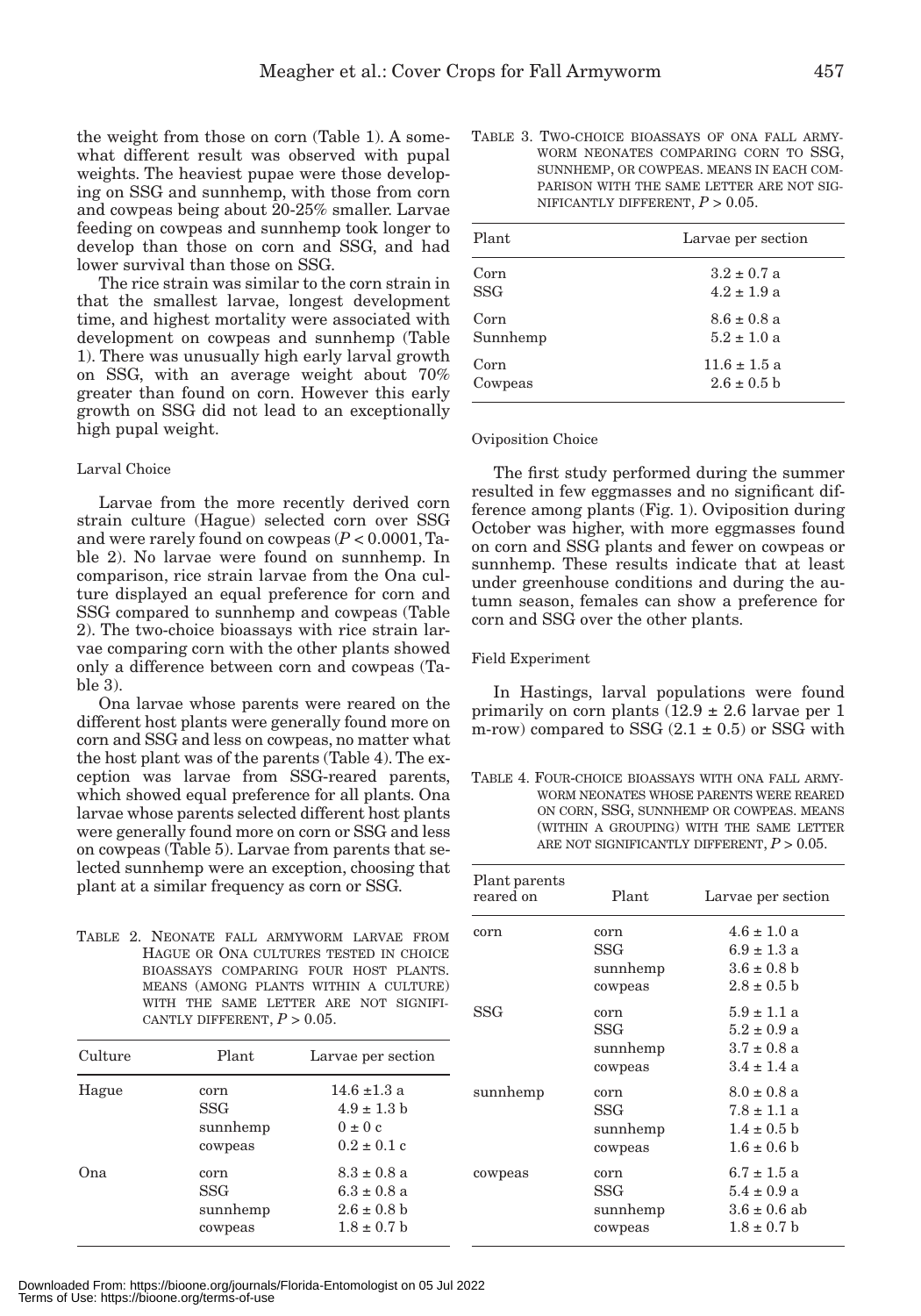TABLE 5. FOUR-CHOICE BIOASSAYS WITH F, ONA FALL AR-MYWORM NEONATES WHOSE PARENTS SE-LECTED CORN, SSG, SUNNHEMP OR COWPEAS IN FIRST TEST. MEANS (WITHIN A GROUPING) WITH THE SAME LETTER ARE NOT SIGNIFI-CANTLY DIFFERENT,  $P > 0.05$ .

| Plant parents<br>selected | Plant.                             | Larvae per section                                                         |
|---------------------------|------------------------------------|----------------------------------------------------------------------------|
| corn                      | corn<br>SSG<br>sunnhemp<br>cowpeas | $5.4 \pm 0.5$ a<br>$5.4 \pm 0.6$ a<br>$6.6 \pm 0.9 a$<br>$0.9 \pm 0.3 h$   |
| SSG                       | corn<br>SSG<br>sunnhemp<br>cowpeas | $7.1 \pm 1.0$ a<br>$3.8 \pm 0.8$ b<br>$5.7 \pm 0.8$ ab<br>$1.9 \pm 0.4$ c  |
| sunnhemp                  | corn<br>SSG<br>sunnhemp<br>cowpeas | $4.7 \pm 1.0$ ab<br>$6.2 \pm 0.6$ a<br>$5.0 \pm 0.8$ ab<br>$3.1 \pm 0.6$ b |
| cowpeas                   | corn<br>SSG<br>sunnhemp<br>cowpeas | $6.7 \pm 0.6$ a<br>$5.5 \pm 0.8$ ab<br>$3.2 \pm 0.7$ bc<br>$2.8 \pm 0.7$ c |

green manure  $(1.9 \pm 0.5)$  (Fig. 2). No fall armyworm larvae were found on cowpeas or sunnhemp. The Gainesville plots provided the same information, as more larvae were collected on corn  $(26.0 \pm 3.8)$  compared to SSG  $(3.5 \pm 1.0)$ . Very few larvae were collected on sunnhemp  $(0.17 \pm 1)$ 0.1) or cowpeas (0.08  $\pm$  0.06). It was surprising that few larvae were found on SSG, but the results suggest that when both corn and SSG are present in the same area, fall armyworm will show a strong bias to the former. DISCUSSION



Fig. 1. Adult moths tested in swimming pool bioassays comparing oviposition on four host plants in summer and October experiments. For each test, columns with the same letter are not significantly different,  $P > 0.05$ .



Fig. 2. Number of fall armyworm larvae collected from 1-m row of host plant in experiments conducted at Hastings and Gainesville, FL, 2001.

Previous studies have compared the development of the two host strains on different food sources, most notably corn and turf grass (Pashley 1988; Whitford et al. 1988; Pashley et al. 1995; Veenstra et al. 1995). These showed several strain-specific differences with respect to larval and pupal weights, consumption rates, development times, and mortality. It was surprising that only 62.2% of the Tifton larvae feeding on corn survived to the pupal stage. Although the Tifton culture shows the mitochondrial marker for corn strain, it was a laboratory culture that historically developed on meridic diet and may have exhibited feeding behavior effects of colonization (Mason 1987).

In general, rice strain larvae were larger and the development period shorter than the corn strain on all four host plants. This differs from previous reports indicating that when grown on corn, corn strain larvae were larger (Pashley et al. 1995). Apparently substantial variation can occur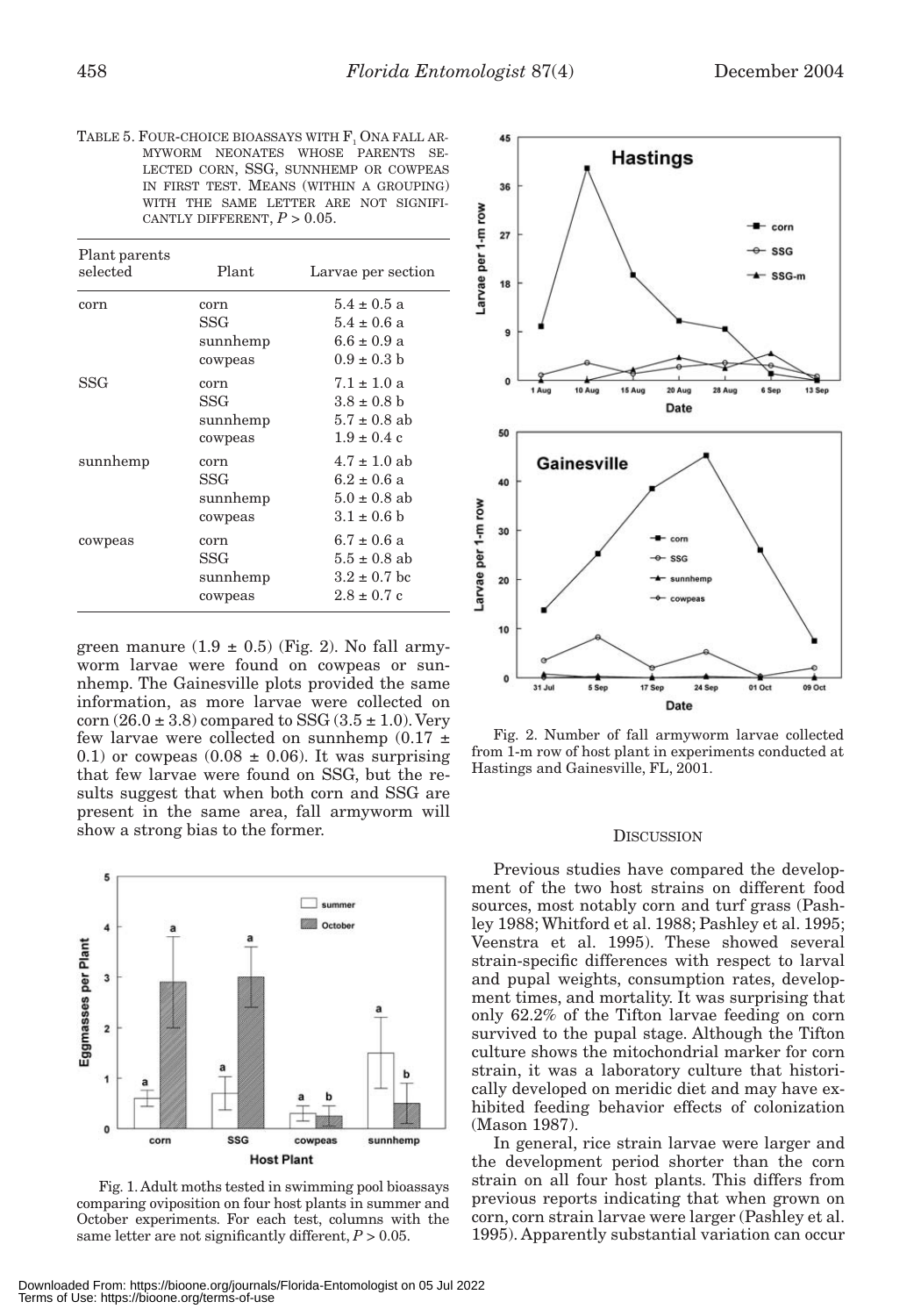with different cultures and experimental conditions. Despite these potential difficulties, our larval feeding studies consistently indicated that the two strains find cowpeas and sunnhemp to be a less favorable food source than corn or SSG.

Results from the larval choice experiments suggest strain differences in the preference of larvae to particular plant hosts. While both strains were attracted to corn, the corn strain preference appeared to be stronger and more specific. The result with corn strain larvae is consistent with a previous study that showed that larvae demonstrated a strong preference for corn over turf grass (Pashley et al. 1995).

For rice strain larvae, parental feeding on corn or SSG did not lead to increased bias of their progeny for these plants. Similarly, the larvae from parents raised on cowpeas or sunnhemp showed no increased preference to these plants. These results indicate that parental feeding history does not significantly influence the feeding preference of the progeny. Experiment 4 tested whether the variation in the rice strain culture was due to genetic polymorphisms, e.g., the presence of subpopulations with heritable biases to different plants. If this were the case, then larvae from parents that selected a particular host should be predisposed to the same bias, resulting in an increased proportion of that generation choosing the same plant. Results showed no clear evidence of strong heritability for plant preference. Therefore, it appears that the reduced specificity of rice strain larvae to corn compared to the corn strain represents an innate strain-specific difference.

Fall armyworm oviposition has been described on corn (Thomson & All 1983) and cotton (Ali et al. 1989), with differential preferences reported both within and among crops (Combs & Valerio 1980; Pitre et al. 1983). Only one previous study examined oviposition preference between host strains, with results showing a strong preference for corn strain moths to oviposit on corn and rice strain moths to oviposit on bermudagrass (Whitford et al. 1988). Recent research suggests that tactile cues may be more important than plant volatiles (Rojas et al. 2003), consistent with observations of egg masses on many non-plant objects such as vinyl flags (Thomson & All 1982), plastic bucket traps, and vehicle mirrors (RLM, unpublished). Our results indicate that a seasonal and/ or environmental context must be taken into account when interpreting ovipositional studies.

A previous study described fall armyworm infestation in a forage sorghum field in southern Florida (Pair & Westbrook 1995). With 64% of the 200-ha field infested, the authors calculated hypothetically that the field could have produced 320 million adults/ha if 50% of the larvae survived to adulthood. The amount of SSG grown in Florida is not known, but almost 122,000 ha of vegetables were planted in 2002 (Anonymous 2003). If 50% of the vegetable land is planted to a SSG cover crop, over 19 trillion adult moths are potentially produced (320 million adults per ha  $\times$  61,000 ha). Therefore, large numbers of moths are potentially produced that could migrate to northerly areas or remain in local areas to later infest future crops.

Our experiments suggest that cowpeas and sunnhemp have the potential to reduce these populations of fall armyworm by lengthening developmental time and increasing larval mortality. Furthermore, these alternative cover crops are much less attractive to fall armyworm larvae and adults, and so may limit the concentration of this pest when corn is unavailable. Reducing the endogenous fall armyworm population in cover crops could both mitigate the level and delay the timing of infestation during the subsequent corngrowing season while simultaneously interfering with migration. While a potentially effective and economical means of cultural control, substantial additional research is needed to determine the influence of cover crops on the population dynamics of fall armyworm and thereby the potential effect of changes in cover crop choice. In particular, we need to determine the extent to which different cover crops serve as refuges for fall armyworm populations throughout the year and in particular during periods when corn is unavailable.

# ACKNOWLEDGMENTS

We thank H. Burnside, W. Copeland, C. Dillard, R. Furlong, and J. Leach for technical assistance with the experiments, and D. P. Weingartner (Univ. of Florida, Plant Pathology Department) for assistance in the field experiment in Hastings. We thank J. Carpenter (USDA-ARS, Tifton, GA) for the Tifton fall armyworm culture. We thank R. L. Bugg (Univ. of California-Davis) and S. Pair (USDA-ARS, Lane, OK) for critical review of an early manuscript. The use of trade, firm, or corporation names in this publication is for the information and convenience of the reader. Such use does not constitute an official endorsement or approval by the United States Department of Agriculture or the Agricultural Research Service of any product or service to the exclusion of others that may be suitable.

## REFERENCES CITED

- AERTS, M. J., AND O. N. NESHEIM. 2000. Florida crop/ pest management profiles: potatoes. Univ. of Florida, IFAS, Florida Coop. Ext. Serv. Circ. 1237.
- ALI, A. R. G. LUTTRELL, H. N. PITRE, AND F. M. DAVIS. 1989. Distribution of fall armyworm (Lepidoptera: Noctuidae) egg masses on cotton. Environ. Entomol. 18: 881-885.
- ANONYMOUS. 2003. Florida agricultural facts. Florida Agricultural Statistics Service, Orlando, FL.
- *Chambliss, C. G.* 2002. Producing millets and sorghums. Univ. of Florida, IFAS, Florida Coop. Ext. Serv. SS-AGR-89.
- CHAMBLISS, C. G., R. M. MUCHOVEJ, AND J. J. MULLA-HEY. 2003. Cover crops. Univ. of Florida, IFAS, Florida Coop. Ext. Serv. SS-AGR-66.